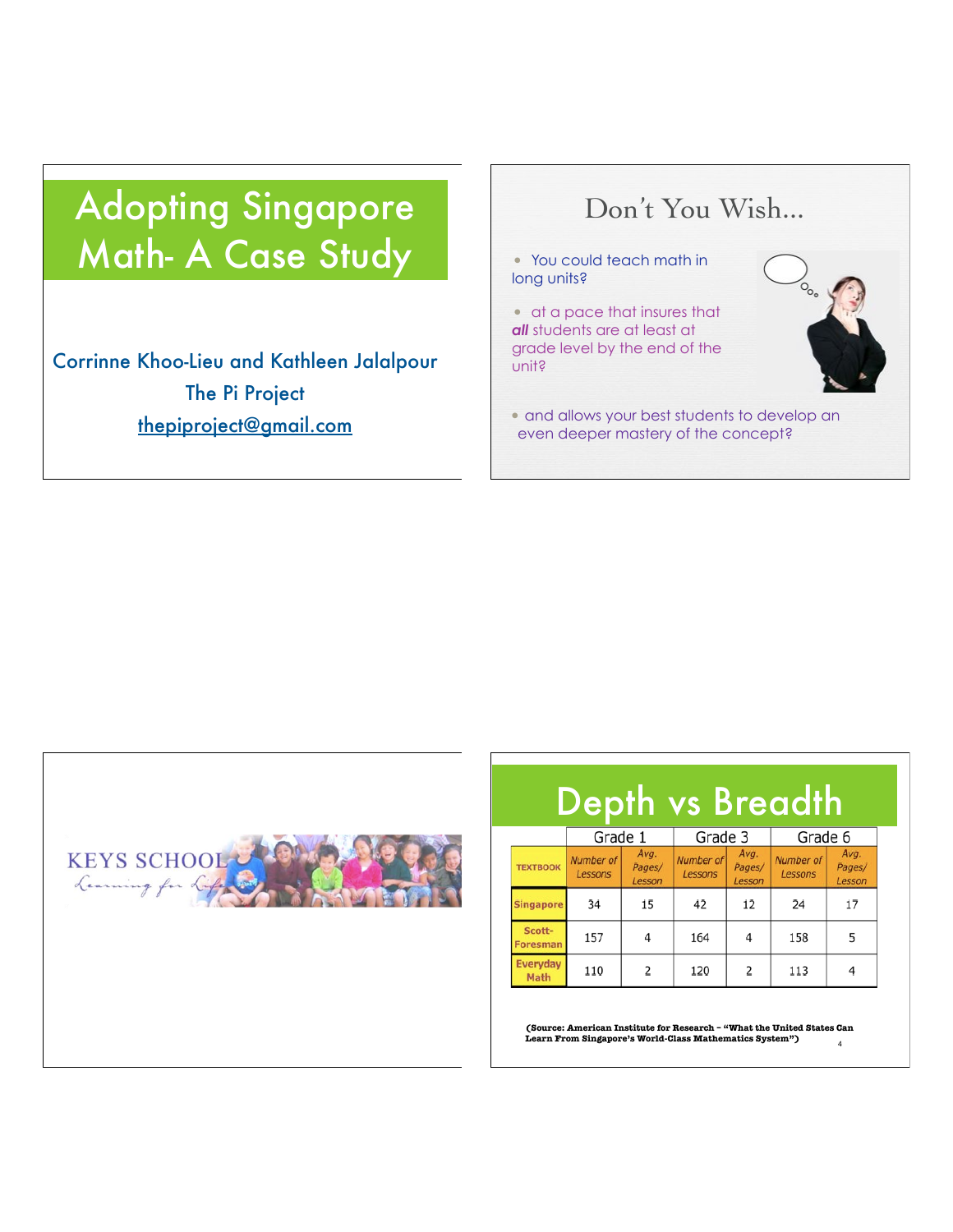## Do You Also Wish...

• You could teach math so that it made SENSE to your students?







The 2nd National Assessment contained the following question:

| <b>Estimate</b> the answer to $\frac{12}{12} + \frac{1}{6}$ |  |
|-------------------------------------------------------------|--|
|                                                             |  |

Here is how US thirteen-year-olds answered:

| Response        | <b>Percent of students</b> |  |  |
|-----------------|----------------------------|--|--|
|                 |                            |  |  |
|                 | 24                         |  |  |
|                 | 28                         |  |  |
| $\mathcal{D}^+$ | 27                         |  |  |
| Don't Know      |                            |  |  |



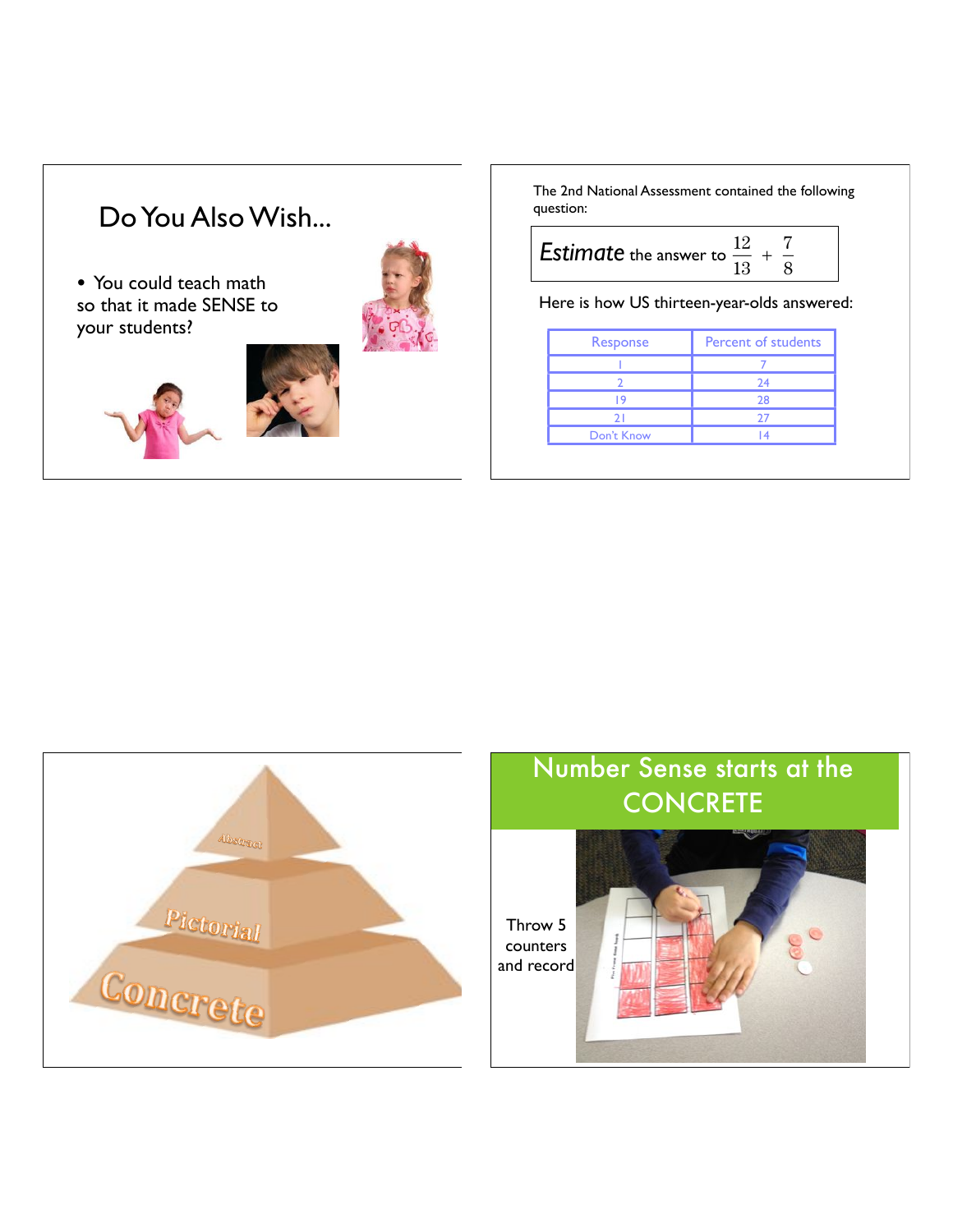





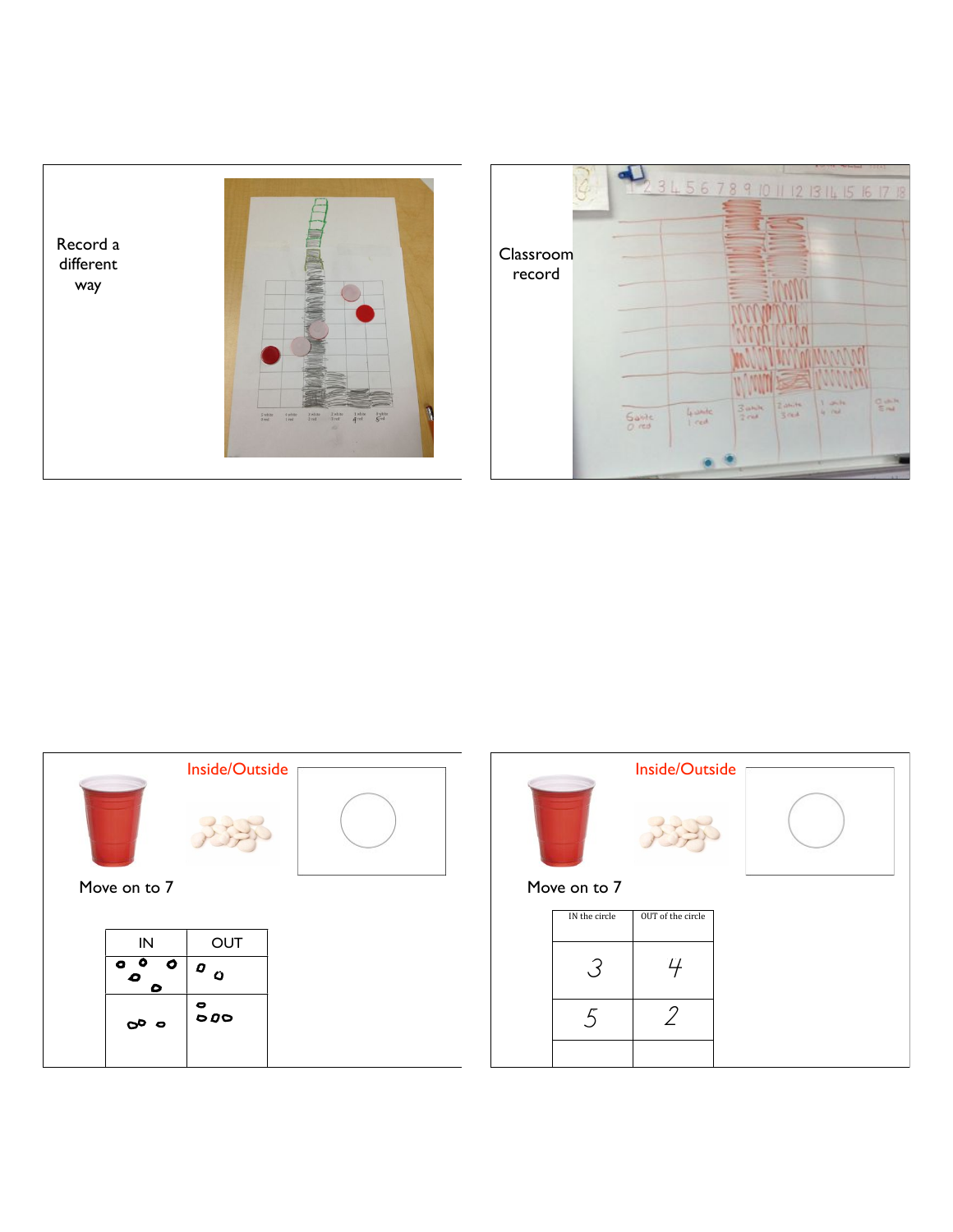# The Parent Component

Recommendations for success:

- Parent nights, coffees or events
- attention to the needs and concerns of parents
- Homework should reflect this approach
- Show where the curriculum leads

## Sliding on Ten Frames



What is  $9 + 5$ ?

Can you SHOW it with the counters?

Can you SEE counters moving with your eyes CLOSED?





- Enough to make 10
- Enough to make 11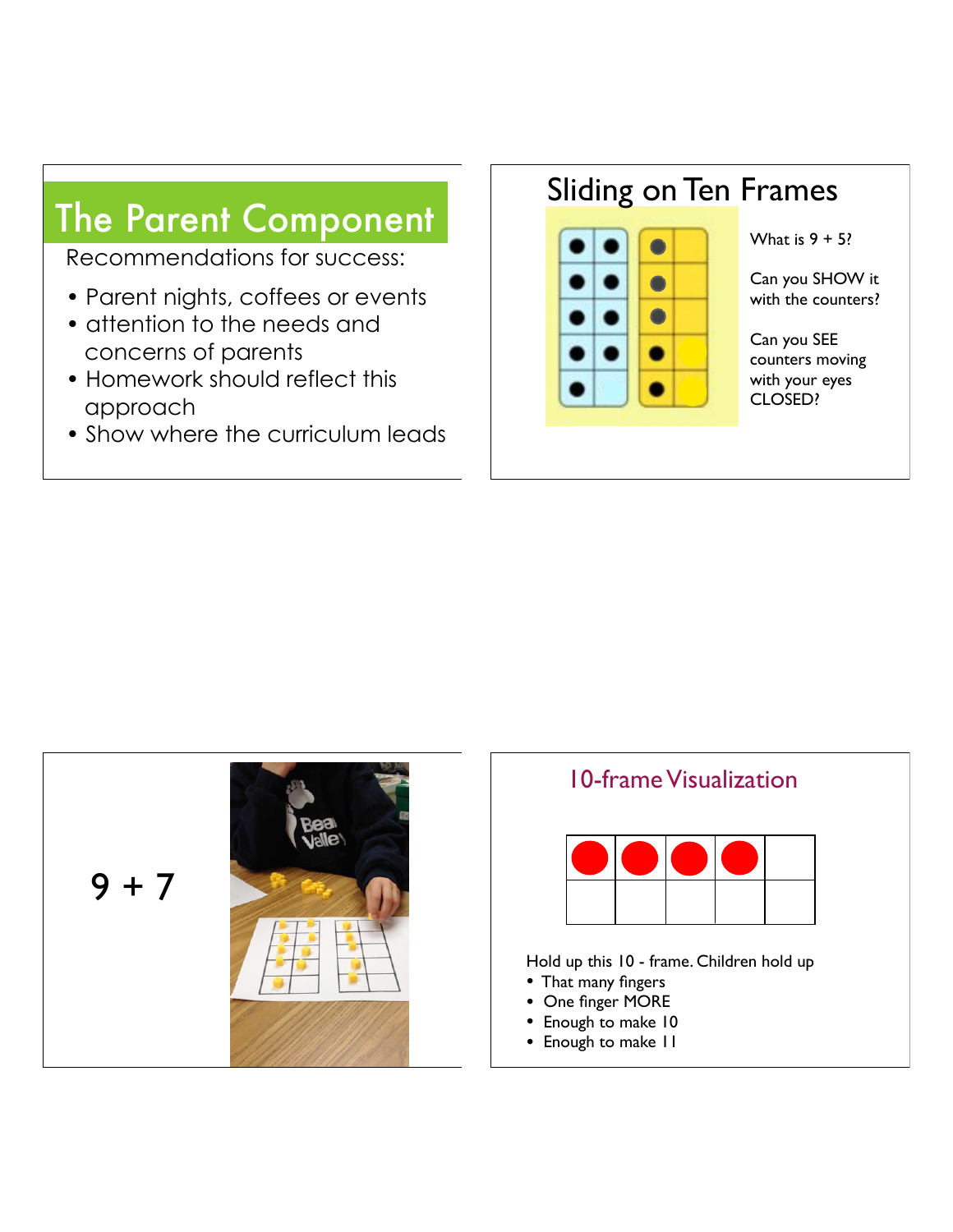





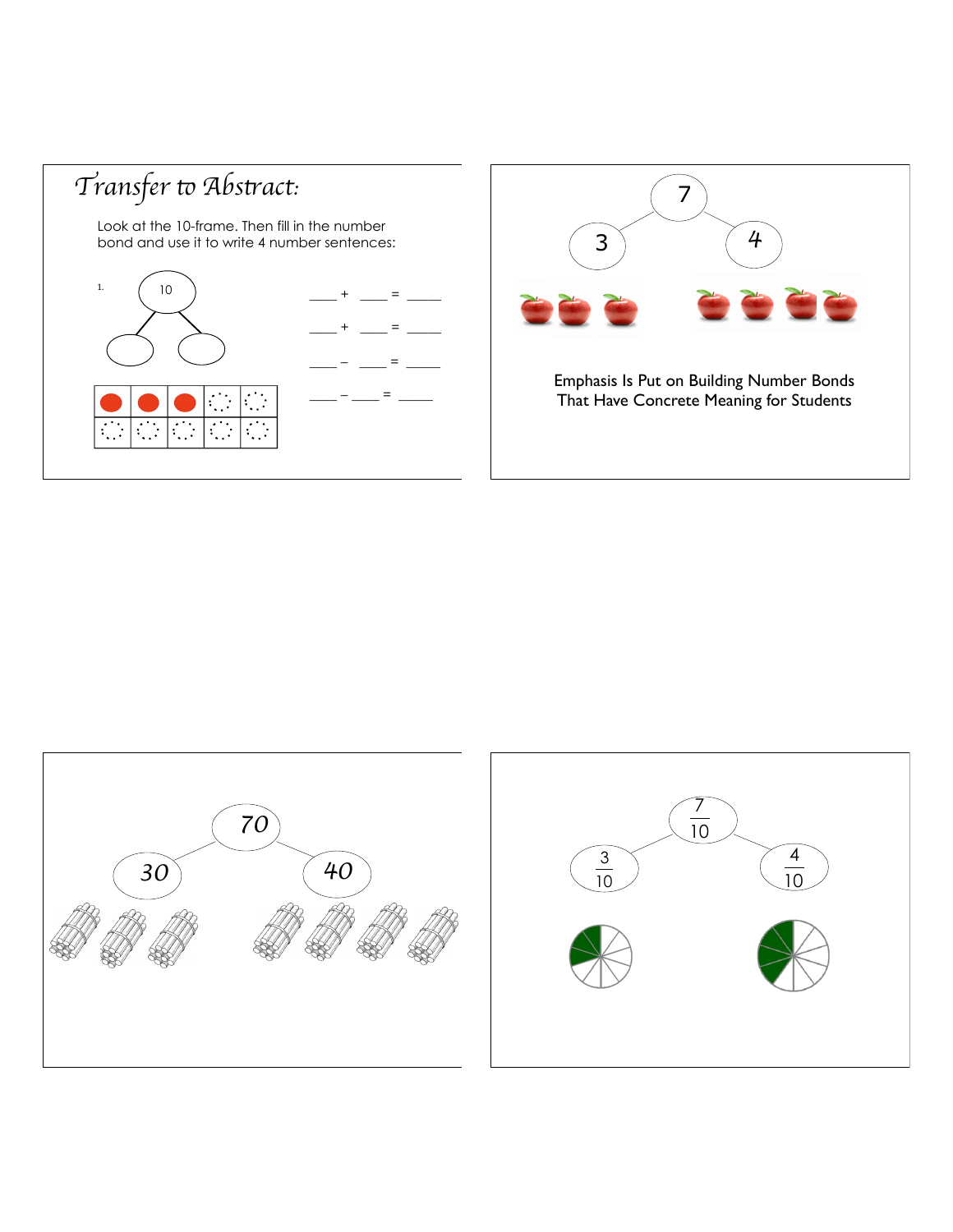

# ? The Teacher Component

- Keys teachers went through 3 days of training before the first adoption and 3 half-days during the year.
- Kathleen functioned as on-site lead teacher, coaching the lower school teachers.
- Professional development

I



## Research shows that teaching math in a progression from **CONCRETE > PICTORIAL > ABSTRACT**

- builds a strong foundation of authentic mathematical understanding
- is more easily transferred to new situations, increasing problem solving skills
- means concepts do not have to be retaught every year
- gives children estimation and checking skills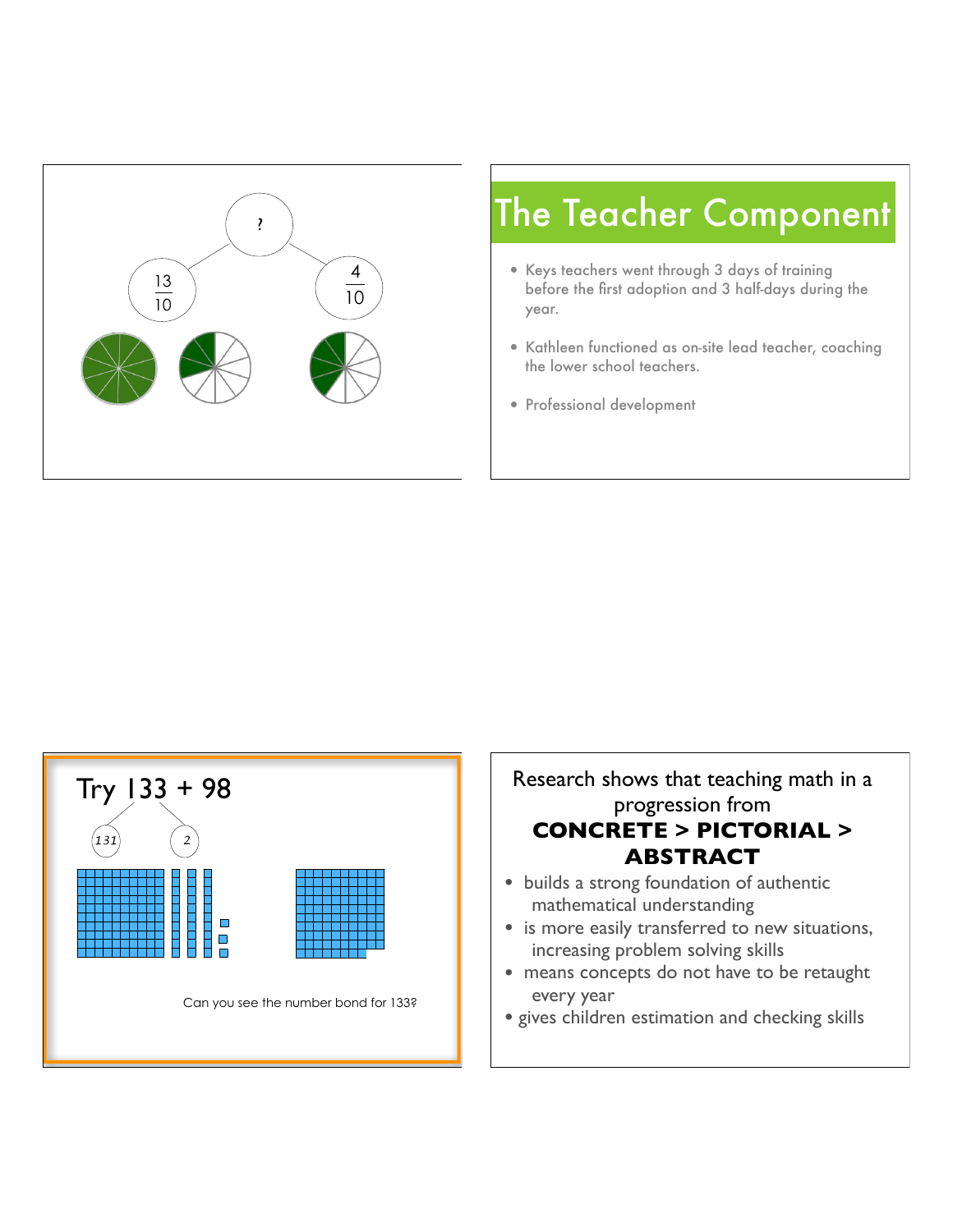





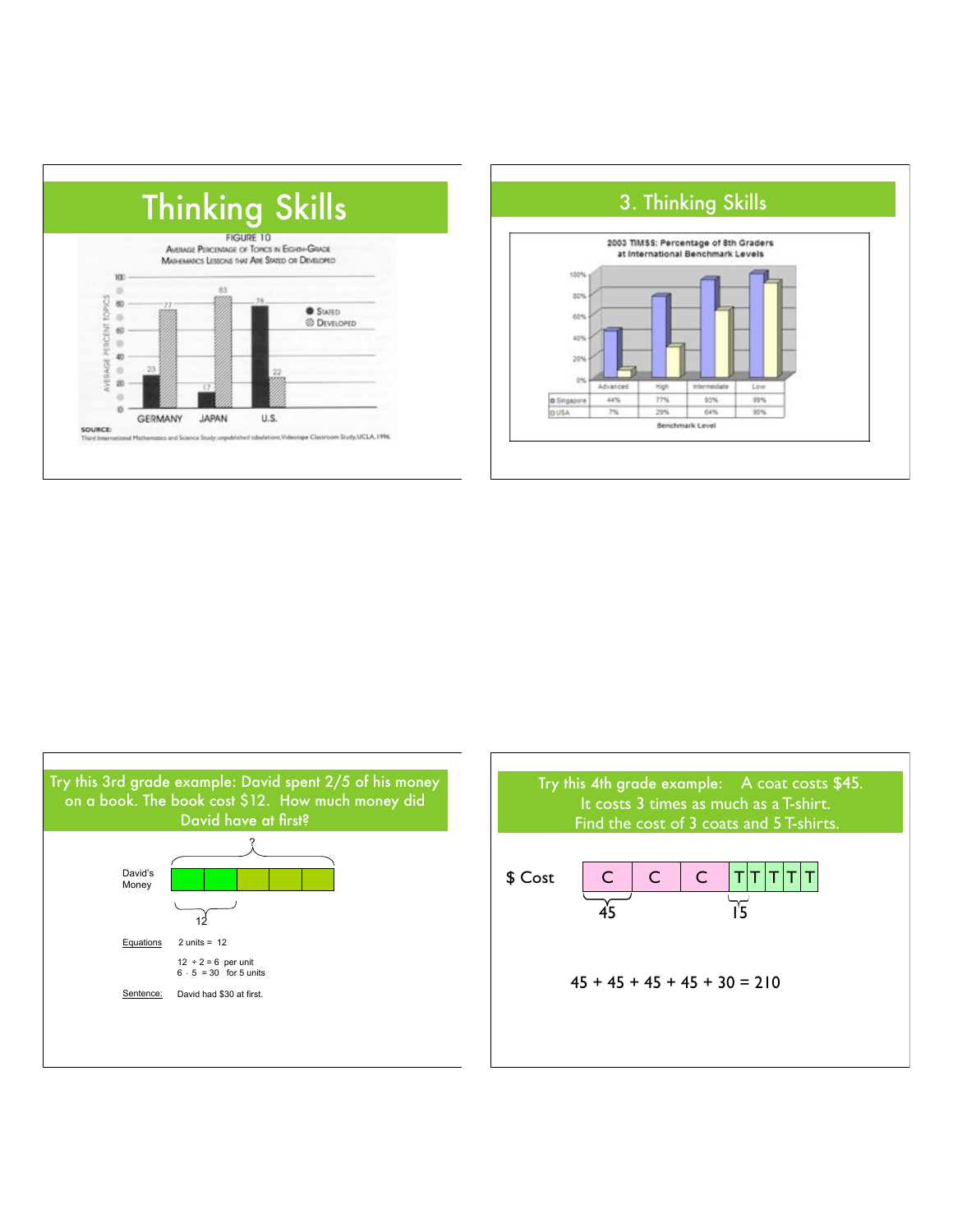## Introducing Algebra- A 5th grade problem

Daniel has 1/2 as much money as Mary. Tomas has \$1 more than 1/3 as much as Mary. If they have \$100 altogether, how much does Mary have?







# Thinking of Adoption? 1. ADOPTION DECISIONS

Considerations Schools Face in Adopting Singapore Math

## Rolling Adoption

Start with Kg, 1st, maybe 2nd, and add one grade every year.

## Universal Adoption

Adopt K - 6 all at once.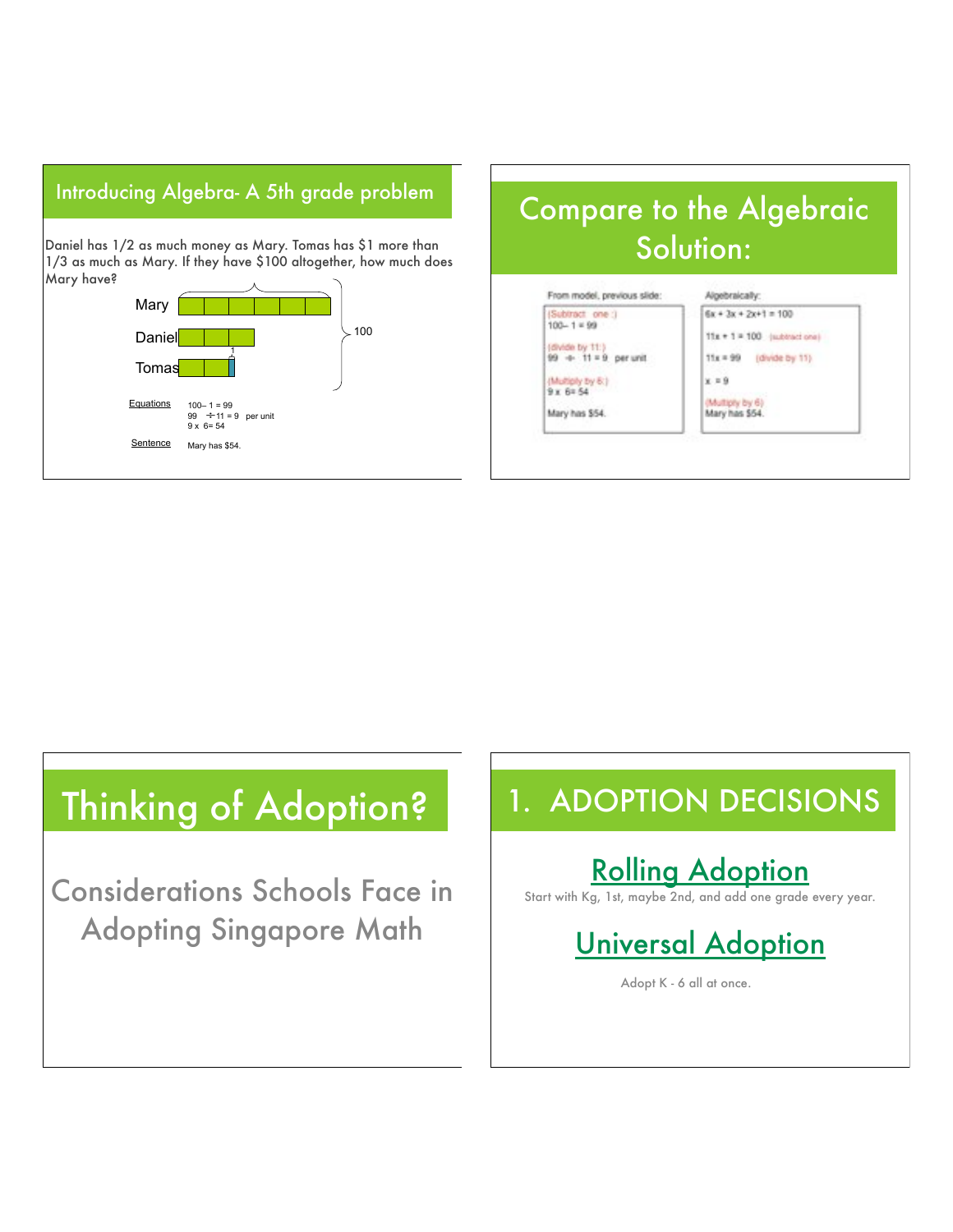### ROLLING ADOPTION: ADVANTAGES

a) Teaching SPM for the first time to older students is difficult, since they have to relearn concepts.

b) 4th, 5th and 6th grade teachers often have to go back a whole year in the SPM books until students catch up.

### UNIVERSAL ADOPTION: ADVANTAGES

a) Even 6th grade students benefit from a year of SPM before going on to prealgebra and algebra.

b) 4th and 5th graders can be well ahead of grade level by the end of 6th grade.

# KEYS SCHOOL'S EXPERIENCE

### KEYS SCHOOL'S EXPERIENCE - ADOPTION

Keys adopted Kg - 6th in 2005.

- Most grades started a year behind grade level.
- It took 4 years for Keys to catch all classes up to grade level.